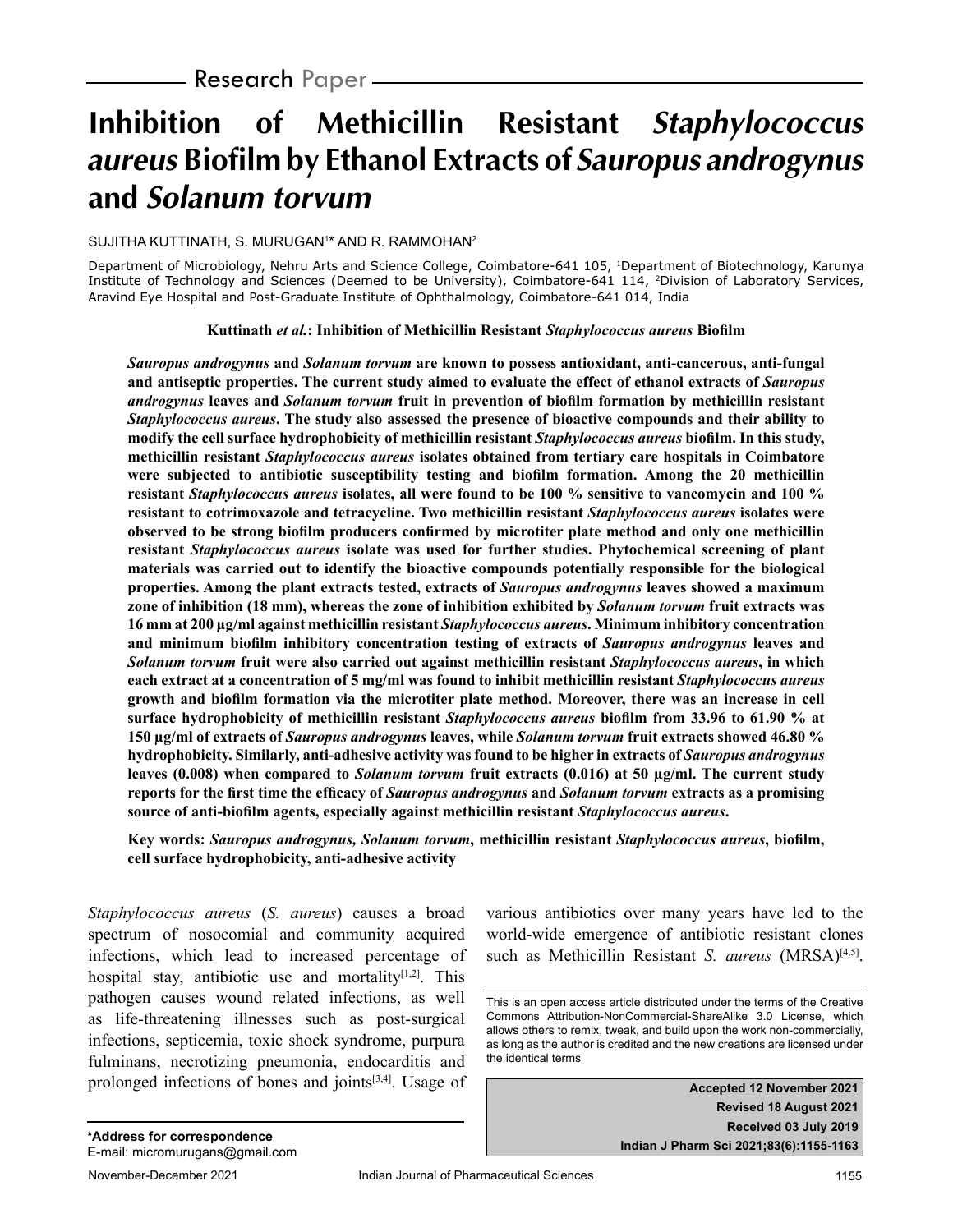MRSA infections are hard to treat as they acquire resistance to most of the antibiotics such as betalactams, aminoglycosides, lincosamide, tetracyclines and macrolides<sup>[6]</sup>.

Resistance can be caused by a variety of mechanisms including biofilm formation. Microbial biofilms are groups of bacterial cells adherent to a biotic or abiotic surface, enclosed by a self-produced extracellular polymeric matrix or Extracellular Polymeric Substances (EPS). The presence of EPS plays an important role in cell adhesion and retention on surfaces, as well as in the transport of microorganisms[7]. Microbial adhesion is mediated by various cell surface interactions such as electrostatic forces, acid-base interactions and van der Waals forces[8]. Resistance towards antibiotics and their side effects has encouraged for the search of a novel plant based bioactive compounds $[9-12]$ . Thus various plant derived compounds were examined for activity against biofilm and their use has gained importance as a natural anti-biofilm agent<sup>[13]</sup>. Various studies have proven the ability of plant extracts to control biofilm formation and also their inhibition on adherence of pathogenic microorganisms[14,15].

*Sauropus androgynus* (*S. androgynous*) also known as star gooseberry or sweet leaf, belonging to the family Phyllanthaceae is a multi-vitamin plant with high nutritive value since it is a good source of Vitamins A, B, C, K as well as carotenoids<sup>[16]</sup>. *S. androgynus* leaves, a typical Indian vegetable dish has got the name sweet leaves due to its sweet taste after cooking. The leaves of *S. androgynus* are traditionally used to treat genitor- urinary diseases, cardiovascular diseases, skin problems and also for good vision in India<sup>[17-19]</sup>. *Solanum torvum* (*S. torvum*), also known as Turkey Berry, is a small shrub which belongs to the family Solanaceae. Pharmacological studies on *S. torvum* have shown that the stem, root, leaves and fruits of *S. torvum* have anti-bacterial, anti-tumour, anti-viral, analgesic, antiinflammatory, anti-oxidant, immunosecretory, antiulcerogenic activities[20-23]. As the fruits of *S. torvum* are rich in minerals, traditionally they have been used to treat cough, anemia and conditions such as liver and spleen enlargement $[24,25]$ .

To the best of our knowledge, so far no studies have reported the hydrophobicity and anti-adhesive effects of *S. androgynus* and *S. torvum*. Also, this is the first report on the anti-biofilm activity of *S. torvum*. With the above-stated information, the present work was aimed to determine the antimicrobial, Minimum Inhibitory Concentration (MIC), anti-biofilm, Cell Surface Hydrophobicity (CSH) and anti-adhesive effects of *S. androgynus* Leaves (SALE) and *S. torvum* Fruit (STFE) against MRSA biofilm.

## **MATERIALS AND METHOD**

#### **Collection and processing of plant samples:**

Fresh SALE and STFE were collected in and around Palakkad and Coimbatore regions, South India. The collected plants with complete herbarium was identified and authenticated from Botanical Survey of India, Coimbatore. All the collected plant parts (leaves and fruits) were washed thoroughly and dried under shade for a few days. The dried plant parts were powdered and stored in airtight containers for further studies.

#### **Preparation of crude extract:**

Ethanol was used for the preparation of crude extract, since our preliminary tests showed a better yield compared to other solvents. The powdered plant materials (25 g) were continuously extracted with ethanol using the Soxhlet extraction apparatus based upon the polarity of solvent<sup>[26]</sup>. Different extracts were concentrated under reduced pressure using rotary vacuum evaporator. The ethanolic extracts of SALE and STFE were dried and stored at low temperature. Dimethyl Sulfoxide (DMSO) was used to prepare stock solutions of extracts (10 mg/ ml).

## **Phytochemical screening:**

The presence of bioactive compounds including alkaloids, flavonoids, phenols, tannins etc. present in the plant extracts were identified using Fouriertransform infrared (FT-IR) spectral analysis.

**FT-IR spectral analysis of** *S. androgynus* **and**  *S. torvum***:** FT-IR spectrum analysis was performed for the identification of different types of chemical bonds (functional groups) present in the phytochemicals. Phytochemical analysis of both plant powders were carried out using FT-IR spectrum<sup>[27,28]</sup>. The infrared spectrum was recorded on a Bruker Tensor 27 spectrometer. The spectrum was scanned in the 4000-  $40^{\circ}$  cm<sup>-1</sup> range using the potassium bromide (KBr) pellet technique. KBr was dried under a vacuum at 100° for 48 h and 100 mg of KBr with 1 mg of each plant powder (*S. androgynus* or *S. torvum*) was taken separately to prepare the KBr pellet. The absorbance spectrum of plant extracts was plotted as intensity versus wave number.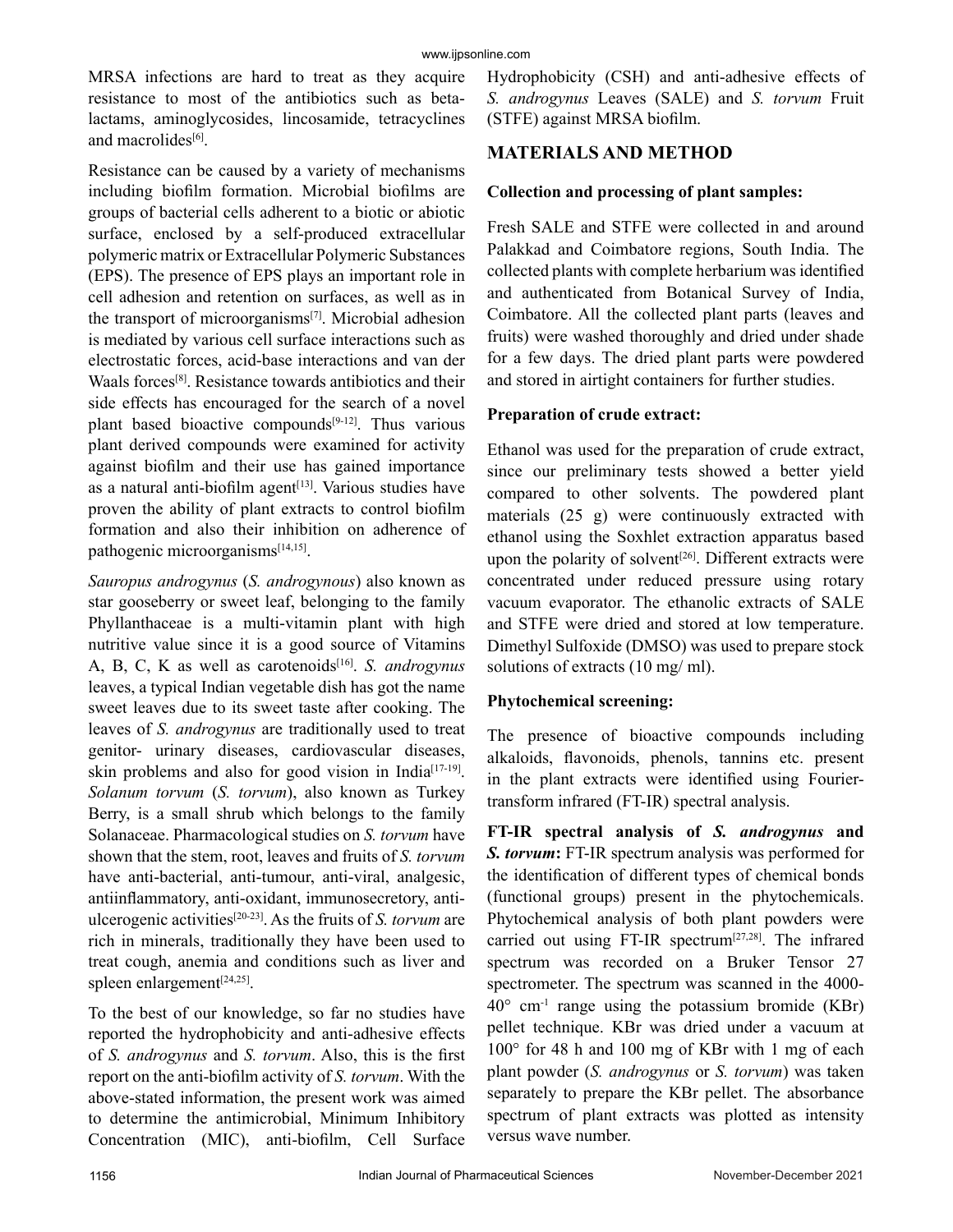#### **MRSA isolates:**

www.ijpsonline.com

A total of 20 MRSA isolates (from body fluids, wound, pus, blood or urine) were obtained from tertiary care hospitals in and around Coimbatore, South India. The MRSA isolates were cultivated in Trypticase Soy Broth (TSB) and reconfirmed for Methicillin resistance based on Kirby-Bauer disk diffusion method using cefoxitin discs (30 mcg) the isolates were considered methicillin resistant, if the zone of inhibition was  $14 \text{ mm}$  or less<sup>[6]</sup>.

#### **Antibiotic discs:**

For antimicrobial susceptibility testing, 18 antibiotics, namely Amoxycillin/Clavulanic acid (AC-20/10 μg), Ampicillin (A-10 μg), Ampicillin/Sulbactam (AS-10/10 μg), Chloramphenicol (C-30 mcg), Ciprofloxacin (CF-30 μg), Clindamycin (CD-2 μg), Cotrimoxazole (COT-25 mcg), Fusidic acid (FC-30 μg), Gentamicin (G-10 mcg), Levofloxacin (LE-5 μg), Linezolid (LZ-30 μg), Minocycline (MIN-30 μg), Mupirocin (MU-5 μg), Ofloxacin (OF-5 μg), Rifampicin (RIF-5 mcg), Teicoplanin (TEI-30 μg), Tetracycline (TET-30 μg) and Vancomycin (V-30 μg) (all from Hi-Media Laboratories, Mumbari, India)) were used.

#### **Biofilm formation using microtiter plate method:**

All the MRSA isolates (n=20) were subjected to quantitative biofilm screening by the Microtitre Plate method. Quantitative screening of MRSA isolates was performed according to the method of Stepanovic *et al*. [29]. MRSA isolates from fresh agar plates were inoculated into Brain Heart Infusion (BHI) broth which is supplemented with 2 % sucrose. After incubation for 18 h at  $37^{\circ}$  in a stationary condition, the isolates were diluted 1 in 100 with fresh medium. About 0.2 ml aliquots of the diluted MRSA cultures were added to the wells of sterile 96-well flat-bottom microtitre plates.

The plates were gently tapped to remove the content of wells after incubated for 18-24 h at 37°. The plates were washed four times using 0.2 ml of Phosphate Buffered Saline (PBS) to remove the free floating 'planktonic' bacteria. The biofilm which was produced by the adherent 'sessile' organisms in the plates were fixed using sodium acetate  $(2 \%)$ . After staining the plates with crystal violet  $(0.1 \frac{9}{6} \text{ w/v})$ , the excess stain was thoroughly washed off using deionized water and the plates were dried. Biofilm formation by the adherent cells were seen as uniform staining on the sides of the wells and Optical Density (OD) was determined using a micro Enzyme-Linked Immunosorbent Assay (ELISA) auto reader (Model 680, Bio-Rad) at a wavelength of 570 nm (OD 570 nm). The experiment was performed in triplicates. The OD values of each well were considered as an index of bacterial adherence to their surface and their ability to form biofilm. The OD value of control, fixative and dye were averaged and subtracted from all test values, in order to compensate for background absorbance. The mean OD value obtained from control wells containing un-inoculated medium was deducted from all the test OD values.

#### **Anti-MRSA activity of extracts:**

The activity of SALE and STFE against MRSA Microbial Type Culture Collection (MTCC) 1430 was determined by the agar well diffusion method and by MIC assay.

#### **Agar well diffusion:**

In order to study whether the plant extracts possessed any inhibitory effect on MRSA, agar well diffusion was performed as previously described using Mueller-Hinton Agar (MHA) medium<sup>[30]</sup>. Overnight culture of MRSA was sub cultured in TSB until a turbidity of 0.5 McFarland's (1×10<sup>8</sup> Colony Forming Unit (CFU)/ ml) standard was attained. Stock was prepared using plant extract and DMSO at a concentration of 10 mg/ ml. Using a sterile cotton swab, the cultures were uniformly spread over the surface of the agar plate. Excess moisture absorption was allowed to occur for 10 min. In the swabbed plate, four wells were created with a diameter of 6 mm and different concentrations (50, 100, 150 and 200 µg/ml) of SALE and STFE extracts were added to respective wells. DMSOcontaining well served as the Control. The MHA plates were then incubated at 37° for 24 h and the plates were observed for zone of inhibition.

#### **Minimum inhibitory concentration:**

Serial micro dilution assay method was performed to determine the MIC values of SALE and STFE against MRSA<sup>[31]</sup>. About 100 µl of SALE (or STFE) extracts from stock solution (10 mg/ml) was added to the first wells in the each row of a sterile 96-well polystyrene flat-bottom microtiter plate. After the addition of 50 µl of TSB to the remaining wells of each row, twofold serial dilution was performed. Overnight MRSA culture developed from storage were resuspended in TSB and incubated at 37° for 3 h. About 50 µl of MRSA  $(1-1.5\times10^{6}$  CFU/ml) was added to the wells of microtiter plate to make the final volume of each wells 100 µl. Likewise gentamycin was diluted serially and kept as positive control. MRSA along with TSB devoid of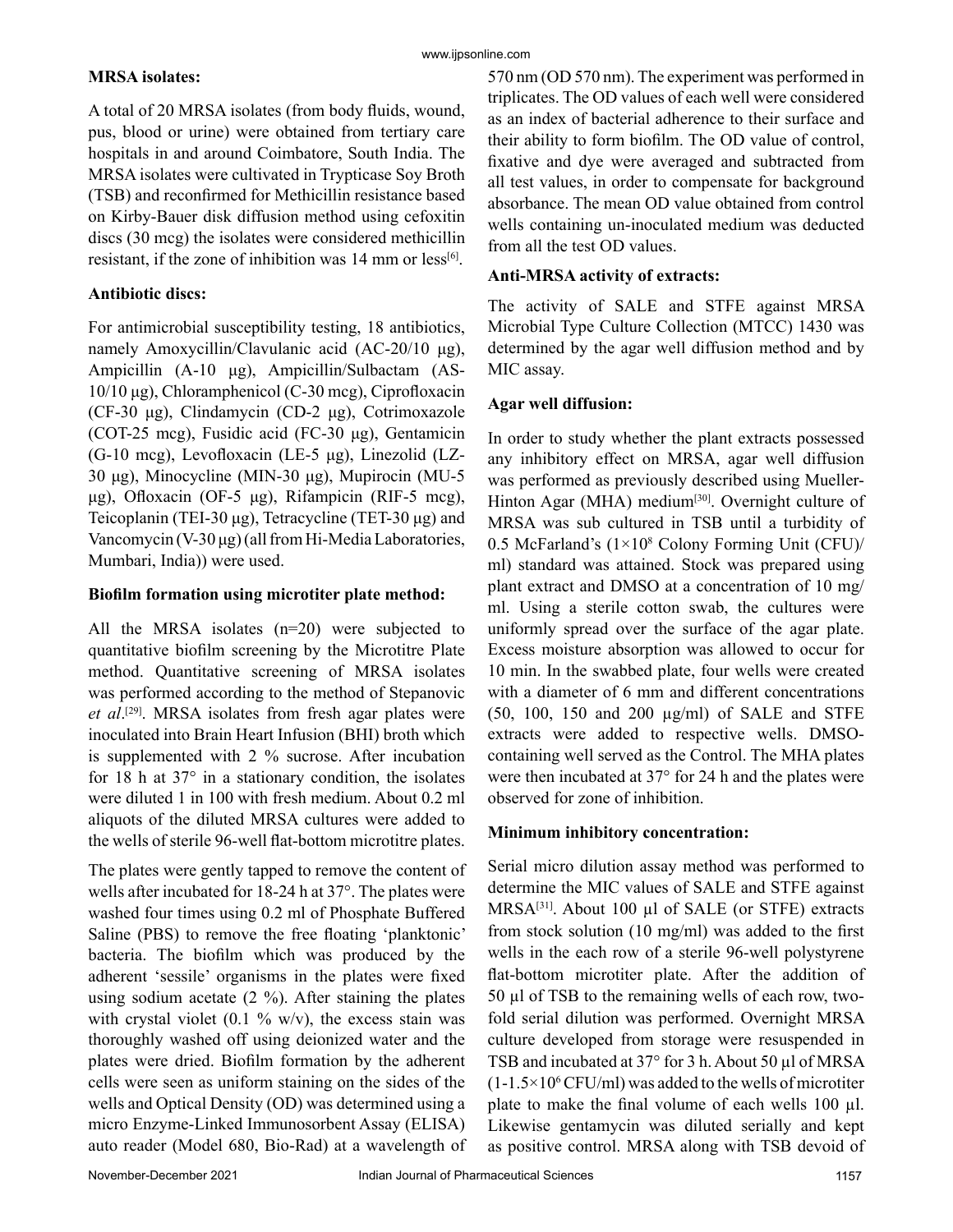SALE and STFE were used as negative control. Wells containing only TSB were kept as blank reference. After incubation at 37° for 24 h, 40 µl of 0.2 mg/ml p-iodonitrotetrazolium violet salts solution was added to each well and the microtiter plates were allowed to stand at 37° for 30 min<sup>[32]</sup>. Blue color formation on the wells indicates the presence of viable cells<sup>[33]</sup>. The lowest concentration at which the plant extract inhibited the bacterial growth was determined visually and the bioassay was carried out in triplicate.

#### **Anti-biofilm properties of SALE and STFE:**

Effect of SALE and STFE on MRSA biofilm inhibition was carried out by using the most common and reliable, Microtitre plate method. Further, the extracts were analyzed for their activity on cell surface hydrophobicity and surface adhesion of biofilm.

#### **Inhibition of biofilm formation:**

Activity of SALE and STFE on inhibition of MRSA biofilm was performed according to the standard microtitre plate method $[29]$ . Two-fold dilutions of SALE and STFE (10 mg/ml) were made using BHI broth (supplemented with 2 % sucrose) on 96 well flat bottom microtiter plate. MRSA along with BHI broth serve as growth control whereas only BHI containing wells kept as media control. Plant extracts along with BHI were maintained as blank.

The plates were kept for incubation at 37° for 24-48 h. After incubation, the plates were stained with  $150 \mu l$  of crystal violet (0.1 %) and allowed to stand for 15 min at room temperature. The plates were then washed to remove excess stain and then left to dry. The Minimum Biofilm Inhibitory Concentration (MBIC) of SALE and STFE is defined as the lowest concentration of extracts required for the inhibition of MRSA biofilm. The MBIC of SALE and STFE was determined by observing the growth inhibition on microtitre plates compared to control wells. The assay was carried out in triplicates.

## **Bacterial Adhesion To Hydrophobicity (BATH) assay:**

The effect of SALE and STFE on CSH of MRSA was determined by using microbial adhesion to hydrocarbons assay as a measure of their adherence to hydrophobic hydrocarbons (toluene) $[34]$ . One ml of MRSA culture (OD 530 nm=1.0) was placed in a glass tube and 100 µl of toluene along with SALE and STFE at a concentration of 40 or 50 mg/ml were added on to the tubes. The mixture was vigorously vortexed for 2 min and incubated for 10 min at room temperature to allow phase separation and then the OD 530 nm of the aqueous phase was recorded. MRSA incubated with toluene devoid of SALE and STFE served as controls. The percentage of hydrophobicity was calculated using the equation;

Percentage hydrophobicity =  $1-(OD 530$  after vortex/ OD 530 before vortex)×100

## **Anti-adhesive activity of SALE and STFE against MRSA biofilm:**

The inhibitory effect of SALE and STFE at varying concentrations on glass dependent adherence of MRSA was studied<sup>[35]</sup>. MRSA was grown aerobically at  $37^{\circ}$  at an angle of  $30^{\circ}$  in boiling tubes containing 10 ml of BHI broth with 5 % sucrose along with or without SALE and STFE at a concentration of 40 and 50 mg/ml. Tubes containing MRSA devoid of SALE and STFE were the controls. After 24 h of incubation, the planktonic cell suspensions were discarded and the adhering cells were washed with 0.5 M of NaOH followed by agitation. The adhering cells were washed and suspended in saline. Finally, the adherence was quantified using a spectrophotometer at OD 600 nm, wherein the untreated BHI tubes with MRSA served as control.

# **RESULTS AND DISCUSSION**

Phytochemical screening of SALE and STFE revealed the presence of various bioactive compounds which are known to possess properties like antimicrobial, antioxidant, anti-allergic, anti-cancer and antifungal $[36, 37]$ .

The functional groups of the compounds present in plant can be identified by FT-IR spectra. FT-IR spectrum of SALE powder (fig. 1a) showed prominent bands at 420.48 cm-1, 460.99 cm-1, 678.94 cm-1, 1049.28 cm-1, 1408.04 cm<sup>-1</sup>, 1462.04 cm<sup>-1</sup>, 1514.12 cm<sup>-1</sup>, 1637.56 cm<sup>-1</sup>, 2312.65 cm-1, 2374.37 cm-1, 2927.94 cm-1, 3392.79 cm-<sup>1</sup>. Similarly, the prominent bands in the FT-IR spectrum of STFE powder (fig. 1b) are observed at 422.41 cm-1, 1047.35 cm-1, 1396.46 cm-1, 1639.49 cm-1, 2314.58 cm- $1, 2929.87$  cm<sup>-1</sup> and 3390.86 cm<sup>-1</sup>.

The anti-biogram pattern suggests that 20 MRSA isolates exhibited different resistant patterns against the 18 conventional antibiotics. Clindamycin, linezolid, rifampicin, teicoplanin and vancomycin were found to be the most effective drugs against MRSA and none of the tested isolates exhibited resistance to them. However, tetracycline and cotrimoxazole were found to have 100 % resistance, rendering it incapable to act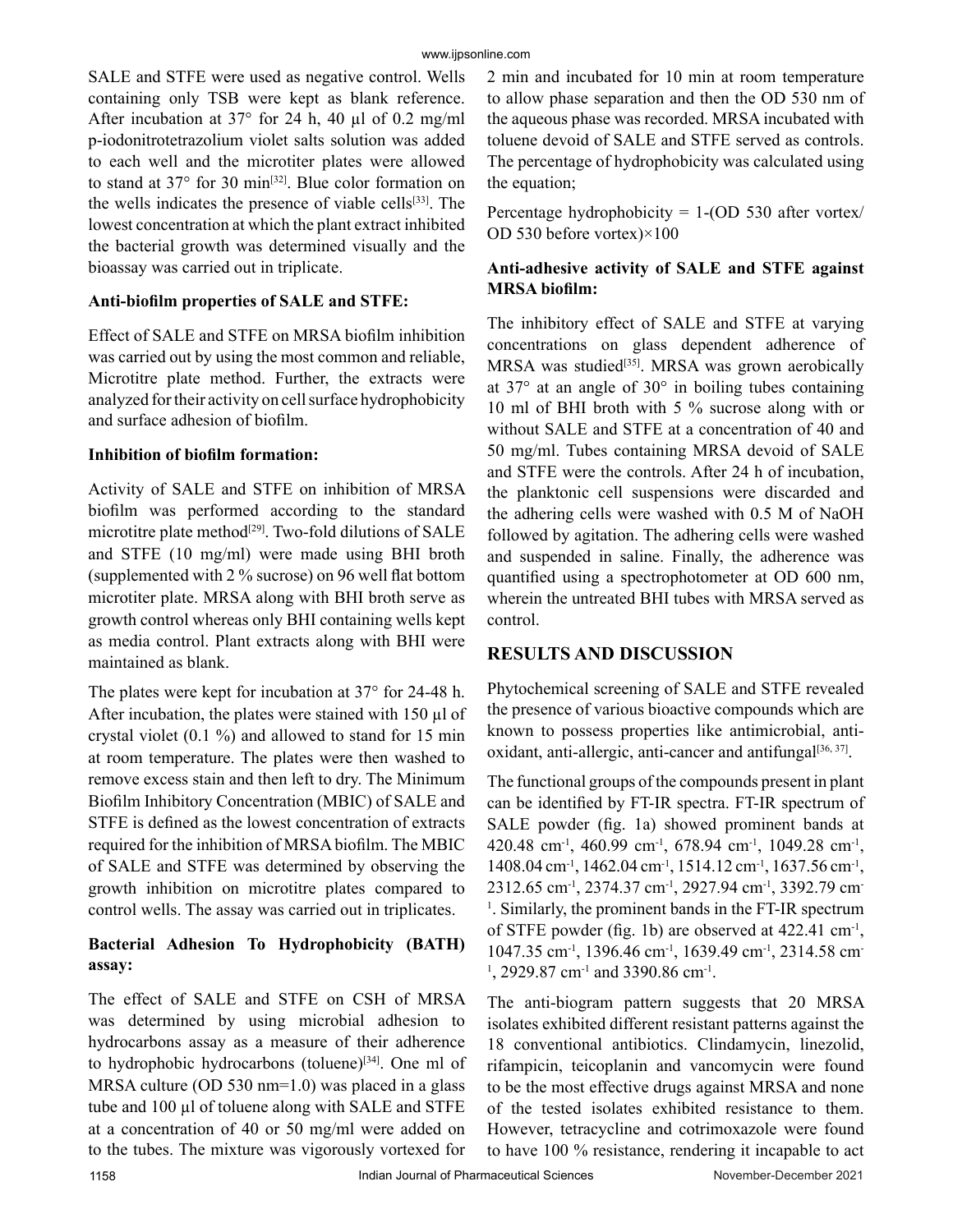

**Fig. 1 (a) FT-IR spectra of** *S. androgynus* **leaves (b) FT-IR spectra of** *S. torvum* **fruits**

as an effective drug against MRSA. The percentage of resistance to antibiotics such as amoxicillin/clavulanic acid, chloramphenicol, ampicillin/sulbactam, minocycline, ampicillin, gentamicin, levofloxacin, ofloxacin, fusidic acid, ciprofloxacin and mupirocin were found to be in the order of 85, 83.3, 73.3, 71.6, 70, 63.3, 56.6, 56.6, 55, 53.3 and 48.3 % respectively.

In the standard MTP assay, only 2  $(10 \%)$  isolates were strong biofilm producers, 8 (40 %) isolates were moderate biofilm producers whereas remaining 10 (50 %) isolates were biofilm negative phenotype in TSB medium.

Different concentrations (50, 100, 150, 200 µg/ml) of SALE and STFE exhibited different degrees of antibacterial activity against MRSA. The results showed that extracts of *S. androgynus* and *S. torvum* were found to be effective against MRSA with inhibition zones ranging from 9.66±0.58 to 17.33±1.00 mm (Table 1). When the ethanolic extracts of *S. androgynus* (SALE) tested against MRSA, maximum zone of inhibition of  $17.33\pm1.00$  mm was observed at 200  $\mu$ g/ml whereas minimum zone of inhibition (11.66±0.58 mm) was observed at 50 µg/ml. Similarly, the zone of inhibition of ethanolic extract of STFE was found to be 16.00  $\pm 0.58$  mm at 200  $\mu$ g/ml. The minimum zone of inhibition of ethanolic STFE extract was found to be 9.66±0.58 at

**TABLE 1: ANTIMICROBIAL ACTIVITY OF SALE AND STFE EXTRACTS AGAINST MRSA**

|                       | Zone of inhibition (mm) |                  |  |  |  |
|-----------------------|-------------------------|------------------|--|--|--|
| Concentration (µg/ml) | <b>SALE</b>             | <b>STFE</b>      |  |  |  |
| 50                    | $11.66 \pm 0.58$        | $9.66 \pm 0.58$  |  |  |  |
| 100                   | $12.66 \pm 0.56$        | $10.66 \pm 0.56$ |  |  |  |
| 150                   | $13.66 \pm 0.57$        | $14.66 \pm 0.57$ |  |  |  |
| 200                   | $17.33 + 0.56$          | $16.00 \pm 0.58$ |  |  |  |

50 µg/ml. The inhibitory effect exhibited by SALE and STFE are comparable to the zone of inhibition showed by standard drugs (clindamycin, linezolid, rifampicin, teicoplanin and vancomycin). The control wells containing DMSO did not show any inhibitory activity against MRSA. Thus, the studies shows that ethanolic extract of SALE have greater efficiency in inhibiting the growth of MRSA at 200 µg/ml.

MIC values were calculated to evaluate the effect of SALE and STFE on MRSA growth. Here both SALE and STFE was found to have a MIC value of 5-10 mg/ ml (Table 2). Ethanolic extracts of *S. androgynus* and *S. torvum* at a concentration of 5 mg/ml was defined as the lowest concentration on inhibiting growth of MRSA after incubation when compared to control.

The effect of SALE and STFE on inhibition of biofilm formation was identified using microtitre plate method.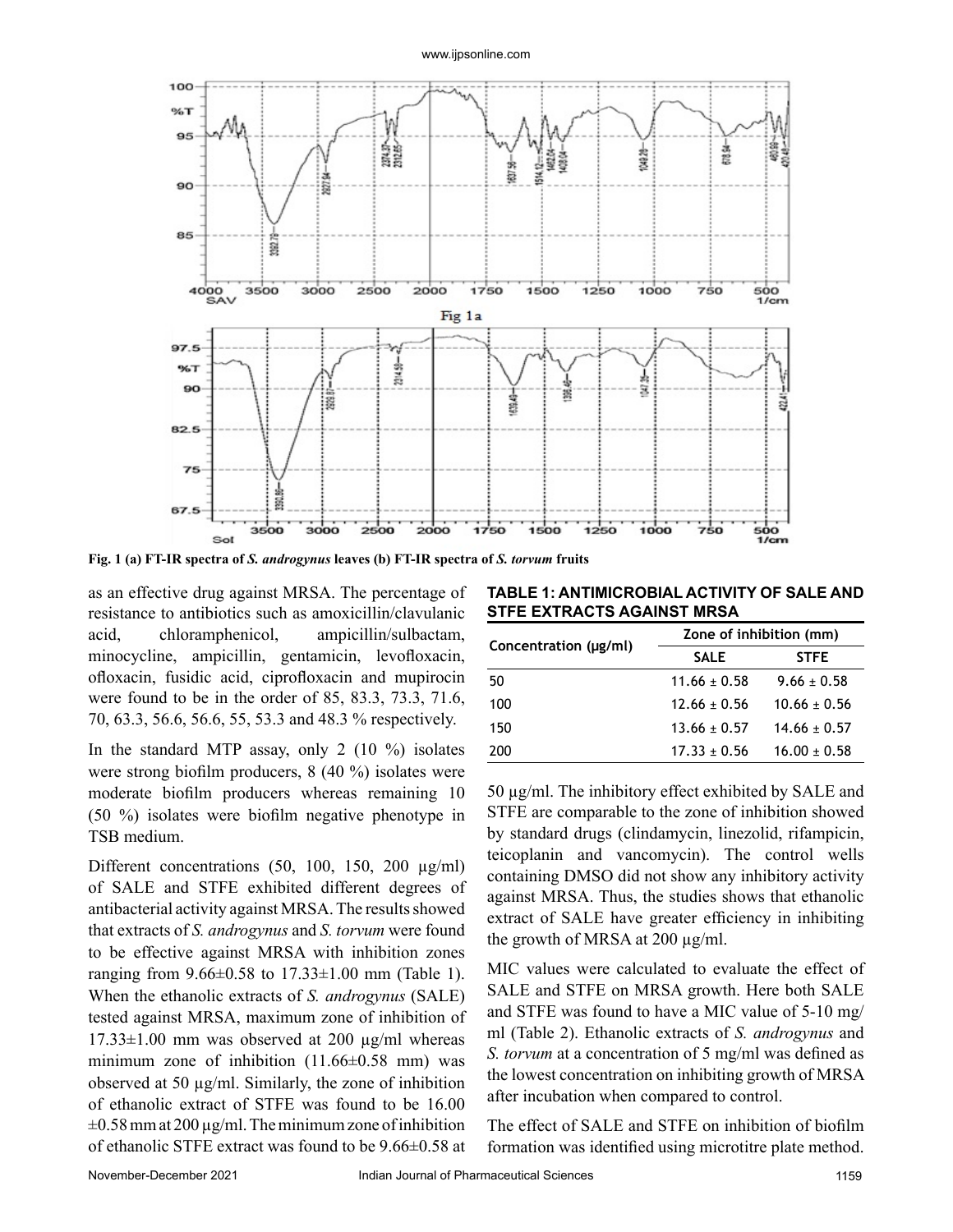It was found that both SALE and STFE has got MBIC of 5 mg/ml on inhibiting MRSA biofilm (Table 3). No visible growth was observed on the wells containing extracts of 5-10 mg/ml, thus concluding the potential ability of SALE and STFE on MRSA biofilm inhibition and its growth.

CSH plays a major role in the adhesion property of bacterial biofilm formation. The obtained data showed that with the increase in concentration of plant extracts, cell surface hydrophobicity of MRSA was found to be increased (Table 4), The percentage of hydrophobicity obtained for MRSA isolate was 33.96 % and it was found to be increased up to 61.90 %, when the isolate was treated with SALE extract at 150 µg/ml. Likewise, ethanolic extract of *S. androgynus* (SALE) exhibited a maximum of 61.90 % hydrobhobicity (150  $\mu$ g/ml) and minimum of 44.47 % hydrophobicity (100  $\mu$ g/ml) whereas ethanolic extract of *S. torvum* (STFE) showed maximum of 46.8 % hydrophobicity at 150 µg/ml and minimum of 44.1 % at 100  $\mu$ g/ml.

Anti-adherence effect of SALE and STFE on the adhering property of MRSA was carried out with two different concentrations (50 and 60 µg/ml) (Table 5). It was found that with increase in concentration of plant extracts, the adhering property of

**TABLE 2: MIC OF PLANT EXTRACTS AGAINST MRSA**

| Plant                                              | Concentrations (mg/ml)      |  |                          |  |  |    |        |
|----------------------------------------------------|-----------------------------|--|--------------------------|--|--|----|--------|
| extracts                                           | $0.3125$ $0.625$ 1.25 2.5 5 |  |                          |  |  | 10 | MIC.   |
| <b>SALE</b>                                        |                             |  |                          |  |  |    |        |
| <b>STFE</b>                                        | $\ddot{}$                   |  | ÷                        |  |  |    |        |
| Gentamycin                                         | $\blacksquare$              |  | $\overline{\phantom{a}}$ |  |  |    | 0.3125 |
| $'$ +': Indicates growth: '-': Indicates no growth |                             |  |                          |  |  |    |        |

: Indicates growth; '-': Indicates no growth

**TABLE 3: MBIC OF PLANT EXTRACTS AGAINST MRSA**

| <b>Plant</b> | Concentrations (mg/ml)     |  |  |        |             |
|--------------|----------------------------|--|--|--------|-------------|
| extracts     | 0.3125 0.625 1.25 2.5 5 10 |  |  |        | <b>MBIC</b> |
| <b>SALE</b>  |                            |  |  |        |             |
| <b>STFE</b>  |                            |  |  | $\sim$ |             |

'+': Indicates growth; '-': Indicates no growth

**TABLE 4: EFFECT OF SALE AND STFE ON THE CELL SURFACE HYDROPHOBICITY OF MRSA**

| <b>Plant extracts</b> | Concentration (µg/ml) | CSH %            |
|-----------------------|-----------------------|------------------|
| <b>SALE</b>           | 100                   | 44.47±0.04       |
|                       | 150                   | $61.90 \pm 0.03$ |
| <b>STFE</b>           | 100                   | $44.10 \pm 0.05$ |
|                       | 150                   | $46.80 \pm 0.03$ |
| <b>CONTROL</b>        |                       | $33.96 \pm 0.02$ |

**TABLE 5: INHIBITORY EFFECTS OF PLANT EXTRACTS AT VARYING CONCENTRATION ON GLASS DEPENDANT ADHERENCE OF MRSA**

| <b>Plant extracts</b> | Concentration (µg/ml) OD at 600 nm |                  |
|-----------------------|------------------------------------|------------------|
| <b>SALE</b>           | 40                                 | $0.028 + 0.02$   |
|                       | 50                                 | $0.008 + 0.02$   |
| <b>STFE</b>           | 40                                 | $0.035 \pm 0.04$ |
|                       | 50                                 | $0.016 \pm 0.02$ |
| <b>CONTROL</b>        |                                    | $0.063 \pm 0.03$ |

MRSA were reduced while compared to MRSA devoid of plant extracts. Antiadherence effect of *S. androgynus* ethanolic extract showed excellent activity compared to *S. torvum* ethanolic extract. SALE and STFE showed minimum adherence around 0.008 and 0.016 (50  $\mu$ g/ ml) and maximum of  $0.028$  and  $0.035$  OD  $(40 \mu g/ml)$ , respectively.

In order to control common health complications, medicinal plants are widely used as natural antimicrobial agents in foods which have been used traditionally for thousands of years. Natural plant product based antimicrobials achieved great importance as newly discovered drugs are likely to be effective against multi drug resistant microbes. Multidrug resistant pathogen MRSA plays significant role in nosocomial infections. Natural products from medicinal plants are a potential important source for natural drug discovery. We therefore studied the antimicrobial and anti-biofilm activities of *S. androgynus* and *S. torvum* extracts against MRSA.

FT-IR measurements were carried out to identify the functional groups of active constituents in *S. torvum* and *S. androgynus* powder. In FT-IR spectrum of *S. androgynus*, the presence of alkyl halides and alkynes were identified. Similarly, the presence of aromatic compounds, alkanes, nitro compounds, primary amines, phenols, alcohols and essential oil from *S. androgynus*  are found to be similar with previous reports $[37,38]$ . In FT-IR spectrum of *S. torvum*, various peaks indicated the presence of alkyl halides, aliphatic amines, nitro compounds, alkynes groups, alcohols and phenols. The shoulder at  $2929.87$  cm<sup>-1</sup> is a characteristic vibration of carboxylic acid group. Likewise, the FT-IR spectrum obtained in *S. torvum* and the presence of flavonoidal groups and the active constituents of its essential oils also match with the findings of previous works $[39-44]$ . Upon comparison, ethanolic extract of *S. androgynus* and *S. torvum* were found to be highly active against MRSA (more or less similar to conventional antibioticslinezolid, rifampicin and vancomycin). Also, there was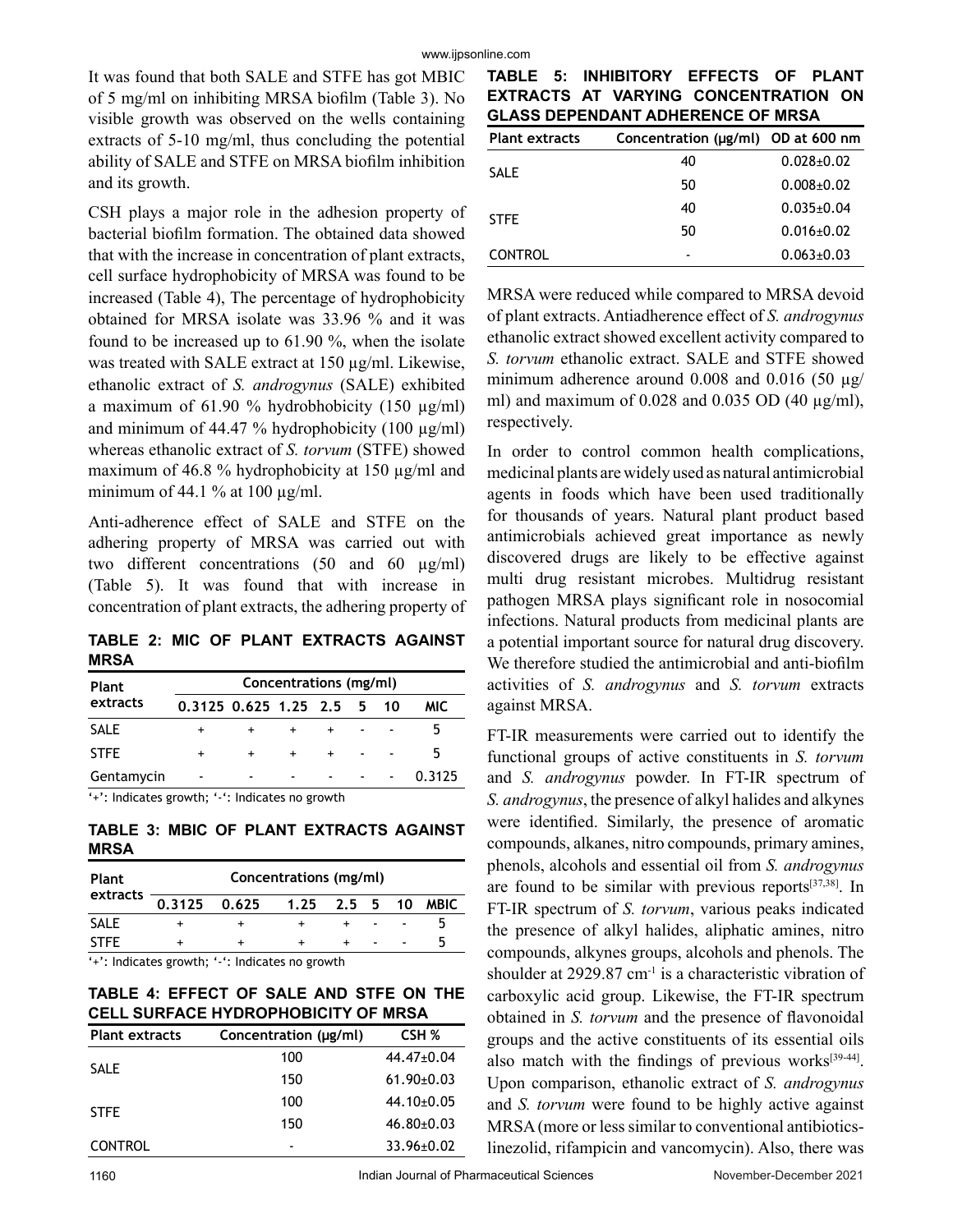a correlation between the number of polyphenols and flavanoid content in *S. torvum* and their effectiveness against bacteria[42-44].

The antibacterial activity of SALE is due to the presence of multi vitamins, peptides, glycosides, alkaloids, saponins, terpenoids and flavonoids $[45]$ . The antimicrobial activities of the SALE and STFE at 200 µg/ml matches with the findings of previous studies<sup>[46,37]</sup>. Also, the MIC and MBIC values of plant SALE and STFE obtained against MRSA at a concentration of 5 mg/ml were considered as a promising result.

Biofilm formations by microorganisms are the reason for the diverse problems in medical, food industry and everyday life<sup>[47]</sup>. For the detection of biofilm formation, the classical 96-well microtitre plate assay was used<sup>[29]</sup>. The most important stage in biofilm formation is its attachment to the solid substratum after which the bacterial growth occurs. The adhesion is reversible for initial few hours of growth on the surface $[48]$ . In this study, both SALE and STFE prevented the bacterial adhesion at varying concentrations and inhibited biofilm formation. This is due to the presence of phytochemicals present in the plant extracts which efficiently inhibited the biofilm. Anti-biofilm activity against MRSA has not been reported with the extracts of *S. torvum*. We report the first study on the anti-biofilm activity of STFE, hydrophobicity and anti- adhesive activities of SALE and STFE against the test organism MRSA.

Bacterial adhesion is one of the most important characteristic in biofilm formation. The cell surface hydrophobicity needs to be increased in order to decrease bacterial adhesion which can suppress biofilm formation[49]. In this study, both SALE and STFE extracts increased the cell surface hydrophobicity at 150 µg/ml concentration. The physicochemical theory for bacterial adhesion implies that a decrease in bacterial cell surface hydrophobicity may result in increased adhesion to hydrophobic surfaces<sup>[50]</sup>. The results of the current study corroborate the findings of earlier reports[15,51]. The growth of MRSA occurs soon after its attachment to the solid surface which is one of the most significant phases in the sequence of biofilm formation<sup>[50]</sup>. The bacterial adhesion is directly proportional to the formation of biofilm and degree of virulence. All the plant extracts were subjected to anti-adhesion test, which showed a proficient result in decreasing the bacterial adhesion, in turn preventing biofilm formation. Among the two plant extracts, SALE proved to be more beneficial. Increased hydrophobicity

of SALE extract was found to decrease the ability for biofilm formation by MRSA. Plant extracts which show promising activity in biofilm reduction can be explored for future studies. Similar studies on effect of plant extracts against MRSA have been reported previously<sup>[52,53]</sup>.

The current study demonstrates that the ethanolic extract of *S. androgynus* and *S. torvum* could be considered as a natural source for treating MRSA infection and preventing biofilm due to their anti-biofilm and antiadhesive activity. Based on the demonstrated activity of *S. androgynus* and *S. torvum* against MRSA, it can be suggested that both these plant parts might be helpful for use as an antiseptic in the prophylaxis and treatment of MRSA related skin infections. In conclusion, although the antimicrobial activity of *S. androgynus* and *S. torvum* has been previously reported, this is the first study to demonstrate the reasonable efficiency of plant extracts on the reduction of bacterial biofilm with increased hydrophobicity and anti-adhesive activity against MRSA. Accordingly, these findings justify the consideration of these plant extracts as potential natural therapeutic sources.

# **Conflict of interests:**

The authors declare that they have no conflicts of interest.

## **Acknowledgements:**

Authors thank the Department of Biotechnology, Karunya Institute of Technology and Sciences, Coimbatore, India for providing facilities to carry out this study.

# **REFERENCES**

- 1. Garau J, Bouza E, Chastre J, Gudiol F, Harbarth S. Management of methicillin-resistant *Staphylococcus aureus* infections. Clin Microbiol Infect 2009;15(2):125-36.
- 2. VandenBergh MF, Kluytmans JA, van Hout BA, Maat AP, Seerden RJ, McDonnel J, *et al.* Cost-effectiveness of perioperative mupirocin nasal ointment in cardiothoracic surgery. Infect Control Hosp Epidemiol 1996;17(12):786-92.
- 3. Zafar KS, Singh PS, Raj P. *Staphylococcus aureus* septicemia presenting as disseminated intravascular coagulationthrombotic thrombocytopenic purpura overlap and thrombus in inferior vena cava, right atrium and right ventricle: A case report. Int J Res Med Sci 2015;3(1):368-72.
- 4. Chambers HF. The changing epidemiology of *Staphylococcus aureus*. Emerg Infect Dis 2001;7(2):178-82.
- 5. Otto M. Staphylococcal biofilms. Curr Top Microbiol Immunol 2008;322:207-28.
- 6. Performance Standards for Antimicrobial Susceptibility Testing. Clinical and Laboratory Standards Institute. 25th Information Supplement, Wayne, PA, USA, CLSI Publication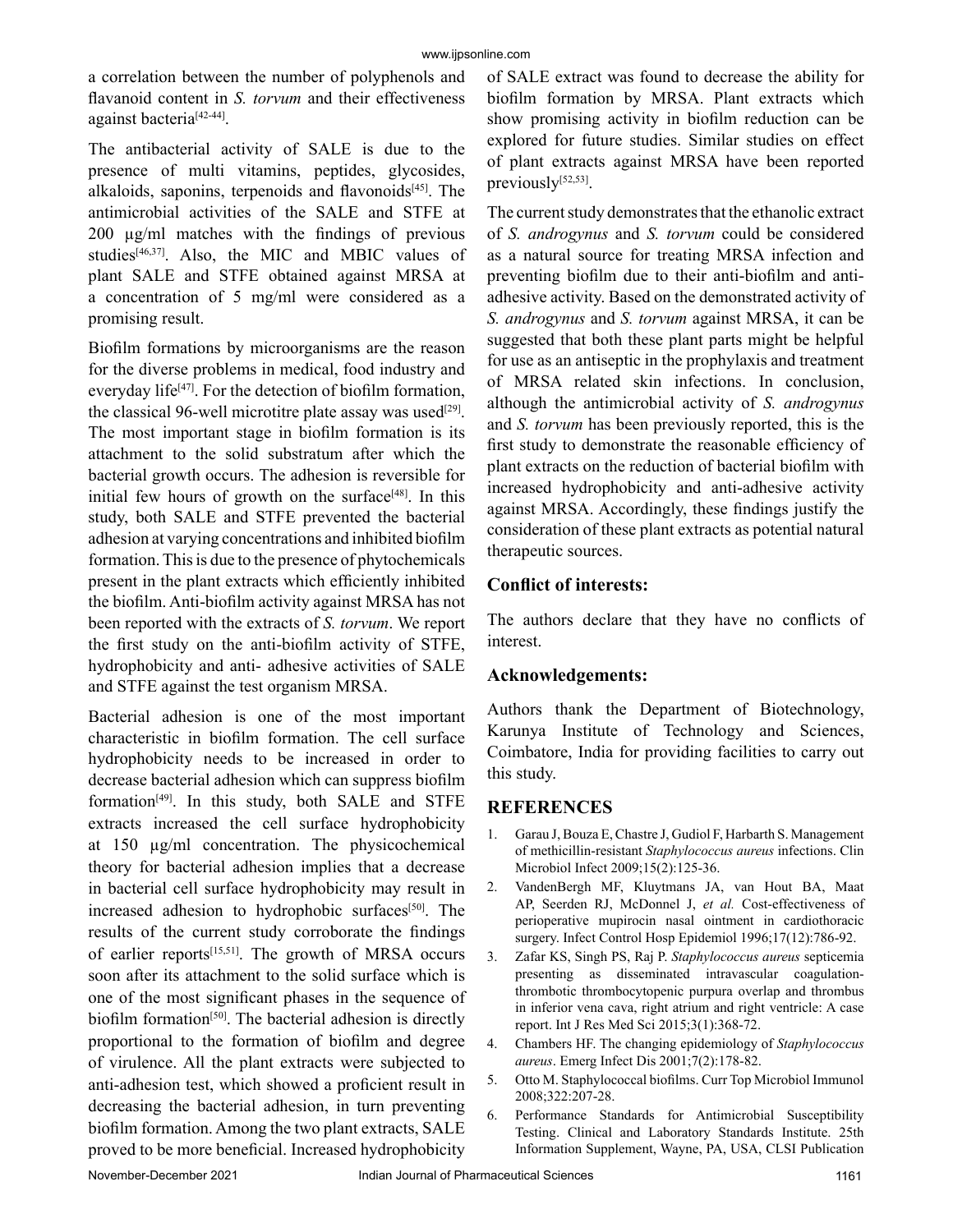M100-S25; 2015.

- 7. Costerton JW, Geesey GG, Cheng KJ. How bacteria stick. Sci Am 1978;238(1):86-95.
- 8. Van Oss CJ, Good RJ, Chaudhury MK. The role of van der Waals forces and hydrogen bonds in hydrophobic interactions between biopolymers and low energy surfaces. J Colloid Interface Sci 1986;111(2):378-90.
- 9. Colombo ML, Bosisio E. Pharmacological activities of *Chelidonium majus* L.(Papaveraceae). Pharmacol Res 1996;33(2):127-34.
- 10. Rojas R, Bustamante B, Bauer J, Fernández I, Albán J, Lock O. Antimicrobial activity of selected Peruvian medicinal plants. J Ethnopharmacol 2003;88(2-3):199-204.
- 11. Scazzocchio F, Cometa MF, Tomassini L, Palmery M. Antibacterial activity of *Hydrastis canadensis* extract and its major isolated alkaloids. Planta Med 2001;67(6):561-4.
- 12. Estevinho L, Pereira AP, Moreira L, Dias LG, Pereira E. Antioxidant and antimicrobial effects of phenolic compounds extracts of Northeast Portugal honey. Food Chem Toxicol 2008;46(12):3774-9.
- 13. Essawi T, Srour M. Screening of some Palestinian medicinal plants for antibacterial activity. J Ethnopharmacol 2000;70(3):343-9.
- 14. Quave CL, Plano LR, Pantuso T, Bennett BC. Effects of extracts from Italian medicinal plants on planktonic growth, biofilm formation and adherence of methicillin-resistant *Staphylococcus aureus*. J Ethnopharmacol 2008;118(3):418- 28.
- 15. Sandasi M, Leonard CM, Viljoen AM. The *in vitro* antibiofilm activity of selected culinary herbs and medicinal plants against Listeria monocytogenes. Lett Appl Microbiol 2010;50(1):30- 5.
- 16. Nahak G, Sahu RK. Free radical scavenging activity of multivitamin plant (*Sauropus androgynus* L. Merr). Researcher 2010;2(11):6-14.
- 17. Christi VE. Study of pharmacognostical, anti-inflammatory and antioxidant activity of *Saropus androgynus* plant. Int J Adv Pharm Res 2014;5(3):198-207.
- 18. Ong HC. Vegetables: Food and medicine properties (Khasiat Makan & Ubatan). Utusan Publications, Kuala Lumpur, Malaysia; 2003.
- 19. Singh S, Singh DR, Salim KM, Srivastava A, Singh LB, Srivastava RC. Estimation of proximate composition, micronutrients and phytochemical compounds in traditional vegetables from Andaman and Nicobar Islands. Int J Food Sci Nutr 2011;62(7):765-73.
- 20. Arthan D, Svasti J, Kittakoop P, Pittayakhachonwut D, Tanticharoen M, Thebtaranonth Y. Antiviral isoflavonoid sulfate and steroidal glycosides from the fruits of *Solanum torvum*. Phytochemistry 2002;59(4):459-63.
- 21. Nguelefack TB, Feumebo CB, Ateufack G, Watcho P, Tatsimo S, Atsamo AD, *et al.* Anti-ulcerogenic properties of the aqueous and methanol extracts from the leaves of *Solanum torvum* Swartz (Solanaceae) in rats. J Ethnopharmacol 2008;119(1):135-40.
- 22. Ndebia EJ, Kamgang R, Nkeh-Chungag Anye BN. Analgesic and anti-inflammatory properties of aqueous extract from leaves of *Solanum torvum* (Solanaceae). Afr J Tradit Complement Altern Med 2007;4(2):240-4.
- 23. Sivapriya M, Leela S. Isolation and purification of a novel antioxidant protein from the water extract of Sundakai (*Solanum torvum*) seeds. Food Chem 2007;104(2):510-7.
- 24. Kala CP. Ethnomedicinal botany of the Apatani in the Eastern

Himalayan region of India. J Ethnobiol Ethnomed 2005;1(1):1- 8.

- 25. Akoto O, Borquaye LS, Howard AS, Konwuruk N. Nutritional and mineral composition of the fruits of *Solanum torvum* from Ghana. Int J Chem Biomol Sci 2015;1(4):222-6.
- 26. Tonk S, Bartarya R, Kumari KM, Bhatnagar VP, Srivastava SS. Effective method for extraction of larvicidal component from leaves of *Azadirachta indica* and *Artemisia annua* Linn. J Environ Biol 2006;27(1):103-5.
- 27. Sasidharan S, Chen Y, Saravanan D, Sundram KM, Latha LY. Extraction, isolation and characterization of bioactive compounds from plants extracts. Afr J Tradit Complementary Altern Med 2011;8(1):1-10.
- 28. Hameed IH, Ibraheam IA, Kadhim HJ. Gas chromatography mass spectrum and fourier-transform infrared spectroscopy analysis of methanolic extract of *Rosmarinus oficinalis* leaves. J Pharmacogn Phytother 2015;7(6):90-106.
- 29. Stepanovic S, Vuković D, Hola V, Bonaventura GD, Djukić S, Ćirković I, *et al.* Quantification of biofilm in microtiter plates: overview of testing conditions and practical recommendations for assessment of biofilm production by staphylococci. APMIS 2007;115(8):891-9.
- 30. Performance Standards for Antimicrobial Susceptibility Tests. National Committee for Clinical Laboratory Standards Institute. Villanova, PA, USA, M2-A5; 1993.
- 31. Eloff JN. A sensitive and quick microplate method to determine the minimal inhibitory concentration of plant extracts for bacteria. Planta Med 1998;64(8):711-3.
- 32. Performance Standards for Antimicrobial Disc Susceptibility Tests. Clinical and Laboratory Standards Institute M100 S26, 27th ed; 2017.
- 33. Balouiri M, Sadiki M, Ibnsouda SK. Methods for *in vitro* evaluating antimicrobial activity: A review. Journal of Pharma Anal 2016;6(2):71-9.
- 34. Martin MA, Pfaller MA, Massanarl RM, Wenzel RP. Use of cellular hydrophobisity, slime production and species identification markers for the clinical significance of congulase-negative staphylococcal isolates. Am J Infect Control 1989;17(3):130-5.
- 35. Hamada S, Torii M. Effect of sucrose in culture media on the location of glucosyltransferase of *Streptococcus mutans* and cell adherence to glass surfaces. Infect Immun 1978;20(3):592- 9.
- 36. Shih SL, Tsai WS, Lee LM, Kenyon L. Molecular characterization of begomoviruses infecting *Sauropus androgynus* in Thailand. J Phytopathol 2013;161(2):78-85.
- 37. Wei LS, Wendy WE, Siong JY, Syamsumir DF. Characterization of antimicrobial, antioxidant, anticancer properties and chemical composition of *Sauropus androgynus* stem extract. Acta Med Litu 2011;18(1):12-6.
- 38. Barbosa QP, da Camara CA, Silva TM, Ramos CS. Chemical constituents of essential oils from *Solanum torvum* leaves, stems, fruits and roots. Chem Nat Compd 2012;48(4):698-9.
- 39. Agrawal AD, Bajpei PS, Patil AA, Bavaskar SR. *Solanum torvum* Sw.—A phytopharmacological review. Der Pharmacia Lett 2010;2(4):403-7.
- 40. González M, Zamilpa A, Marquina S, Navarro V, Alvarez L. Antimycotic spirostanol saponins from *Solanum hispidum* leaves and their structure activity relationships. J Nat Prod 2004;67(6):938-41.
- 41. Shan B, Cai YZ, Brooks JD, Corke H. The *in vitro* antibacterial activity of dietary spice and medicinal herb extracts. Int J Food Microbiol 2007;117(1):112-9.